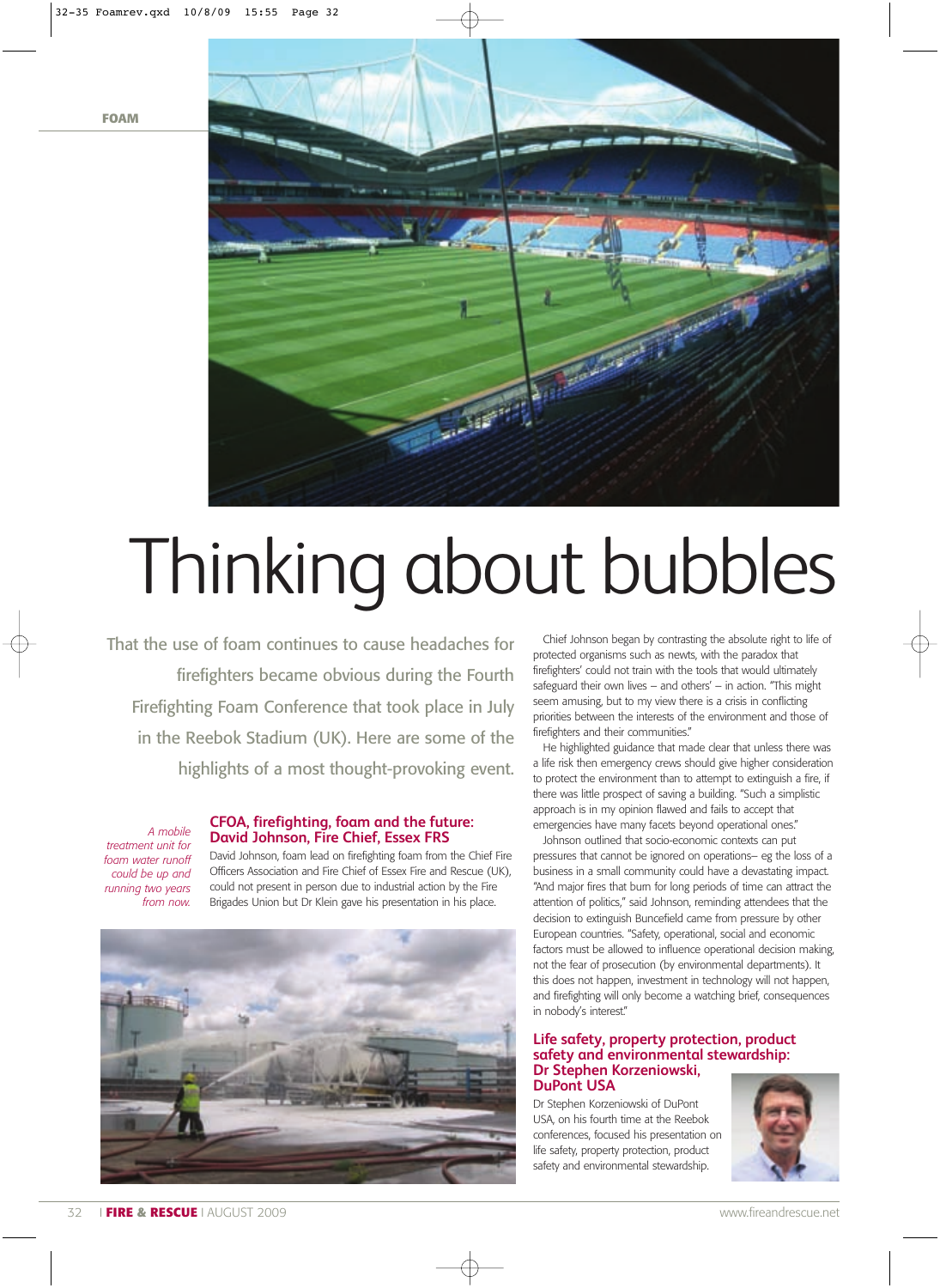He pointed out that the fact that finding chemicals in the environment does not necessarily mean they are harmful – but it does raise questions about their fate and overall risk.

His first message was that AFFF foams do work and are the most effective agents today, "but the question today is are they still suitable for all Class B fires considering the potential environmental consequences. "But you need the right agent for the right fire and some agents work better than others. All agents have consequences, and to our knowledge nothing works as well as fluorosurfactants for foams fighting Class B fires."

Industries are moving towards using less environmentally biopersistent molecules in their foam concentrate formulation, using molecules with six fluorinated carbon chains (C6) as opposed to potentially more biopersistent mixtures containing C8 and above fluorosurfactants. Many foams already use 99% C6 fluorosurfactants. But he said that replacing the C8 with C6 may not be a direct "drop in" replacement, meaning that many foams on the market would have to be reformulated and then undergo re-certification to the relevant fire standard. These compounds may take up to two or three years to requalify.

Dr Korzeniowski presented some of the toxicology and environmental studies conducted on C6 fluorotelomers, and the results showed that they have low toxicity, and are not classified as bioaccumulative by published regulatory criteria.

He emphasised that C6-based fluorotelomer agents in AFFF did not degrade to or behave like PFOS and that to believe otherwise was a misnomer. In addition, "PFOA is a potential impurity in the historical products but it is not added or used in manufacture."

The industry is moving to six carbon chains or less, and the tendency of bioaccumulation and toxicity is to become more favourable the shorter the carbon chains. Dr Korzeniowski also addressed concerns that 6:2 FTS was the same as PFOS – it is not, he said, The structure and properties are not similar. "Recent studies with 6:2 FTS and related surfactants has shown that they have low acute and aquatic toxicity, and are significantly lower in potential biopersistence than PFOS."

He outlined test results with rainbow trout and rats to show that 6:2 FTS was not bioaccumulative by regulatory standards.

Dr Korzeniowski ended his presentation with an outline of the voluntary 2010/15 *PFOA Stewardship Program: Guidance on Reporting Emissions and Product Content* pioneered in 2006 by the US Environment Protection Agency in partnership with industry, which contains two milestones.



*Many foams may have to be reformulated with less biopersistent mixtures of fluorosurfactants, which will mean recertification to the relevant fire standard. These compounds may take two to three years to requalify.*

**Moussol FF 3x6 Alcohol Resistant Fluorine Free Foam Now ICAO Level B Certified**

## **FOAM** FIGHTS **FIRE**

### **Proven Reliability.**

**24/7 Emergency Supplies From Stock**

#### **Synthetic Foams**

- Moussol APS
- Moussol FF NEW!
- Sthamex AFFF
- Sthamex
- Sthamex class A

#### **Protein Foams**

- Fluor-Foamousse
- Foamousse FFFP
- Foamousse OMEGA
- Foamousse

#### **Ready To Use Foams**

- Fettex
- Mousseal-C
- Mousseal-CF
- Mousseal-ATC

**Training Foams**

**24/7 EMERGENCY SUPPLIES**  • Moussol FF<br>
• Sthamex AFFF<br>
• Sthamex class A<br> **Protein Foams**<br>
• Fluor-Foamousse<br>
• Foamousse CME<br>
• Foamousse OME<br>
• Foamousse OME<br>
• Foamousse<br> **Ready To Use Foamousse<br>
• Ready To Use Foamousse<br>
• Mousseal-CF<br>
• Mouss** 

We offer a comprehensive range of high performance and environmentally friendly foams.



**Head Office and Factory Hamburg** Liebigstrasse 5 · D-22113 Hamburg Phone +49 40 736168-0 Telefax +49 40 736168-60 E-Mail: info@sthamer.com · www.sthamer.com **International Sales Contact** Mr. Jan Knappert Phone +44 (0) 7795 101770 E-mail: jknappert@sthamer.com

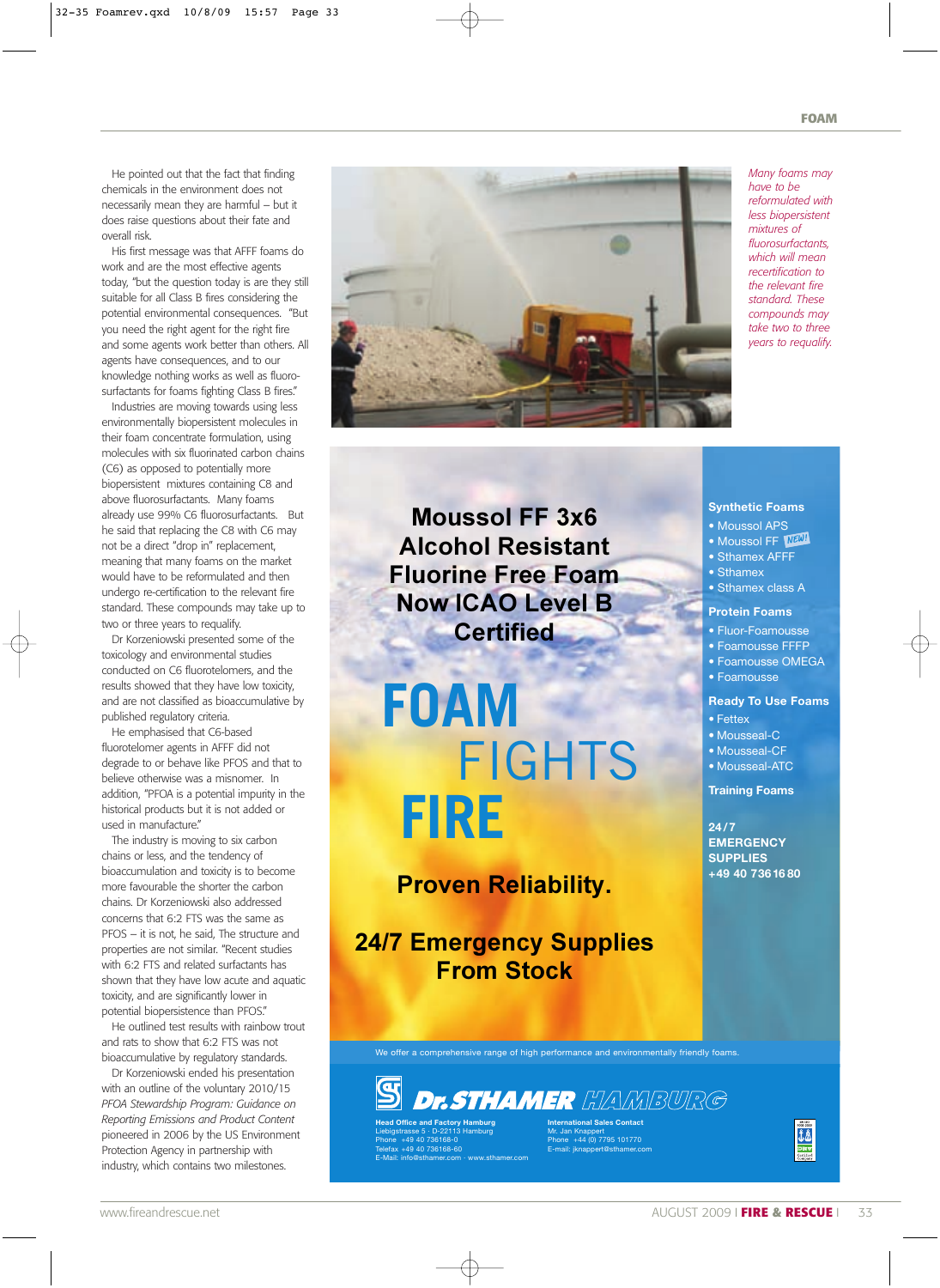*David Johnson, Chief of Essex FRS, qualified as "flawed" the current simplistic approach that (unless there is a life risk) places a higher consideration on protecting the environment than on attempting to extinguish a fire .*



First is to reduce PFOA and related chemicals from facility emissions and in product content by 95% no later than year-end 2010, and to work toward eliminating PFOA from emissions and in product content no later than 2015. Initial biomonitoring studies seem to prove that the program is working very well. "The bottom line is that choosing the best foam is a combination of performance, reliability and life safety balanced with toxicology and environmental impact," concluded Dr Korzeniowski.

*Luc Jacobs of Solberg revealed that his foam was the only foam to pass ICAO's proposed new extinguishing requirements for ARFF operations, class C.*

#### **Achieving requirements for Civil Aviation organisations: Luc Jacobs, Solberg**

Luc Jacobs of foam manufacturer Solberg presented on his experience of recent work by the International Civil Aviation Organisation (ICAO) to create a better performing foam for ARFF operations, class C.

A number of manufacturers sent foam samples to be tested by



ICAO's proposed new extinguishing requirements, and Solberg's was the only foam to pass.

Jacobs was naturally proud that this was the case, but his presentation concentrated on concerns regarding the proposed class C requirements.

He outlined that the lab test for level C may not reflect the wide range of firefighting equipment used by different airports, such as aspirating nozzle, water sprays etc. He pointed out that while class C did not stipulate a particular type of steel for the test fire tray, heat output between mild and stainless steel could differ tenfold. "And these tests were conducted indoor, but we have experience of outdoor and indoor testing and there are big differences."

He also expressed reservations about reducing the rate of application of foam and where would the line be drawn. If required rates were reduced to 1.2 litres of foam per minute, in theory one fire truck could replace two  $-$  or if there were two, an airports category could increase. "So you have the same amount of foam and double the size of plane, which is a bit scary."

Jacobs warned against closely matching the critical application rate of a foam – below which it would not work and be consumed by the fire – with the requirements of a new standard. Safer would be to have a standard that says a foam should operate at six litres per minute, and have it still work to the standard at half that. Flexibility in application rates is needed.

To achieve the pass to class C, Solberg tripled the level of fluorosurfactant used in its class B – more so than its military spec product. "If you go for such a product then you get excellent performance but you have to be able to collect and burn it and that's the consideration."

#### **Ecoguard fluorine-free firefighting foam: Dr Thomas J Martin, Chemguard**

Dr Thomas J Martin, Chemguard, began by saying that, although fluorosurfactants are essential for AFFF foams and are not going away any time soon, fluorine-free foam products have been around for a long time and there is a present and growing customer base requiring them. Ecoguard was developed as a synthetic fluorine-free foam in response to this market demand. "Its key ingredient allows it to spread quickly and to be burnback